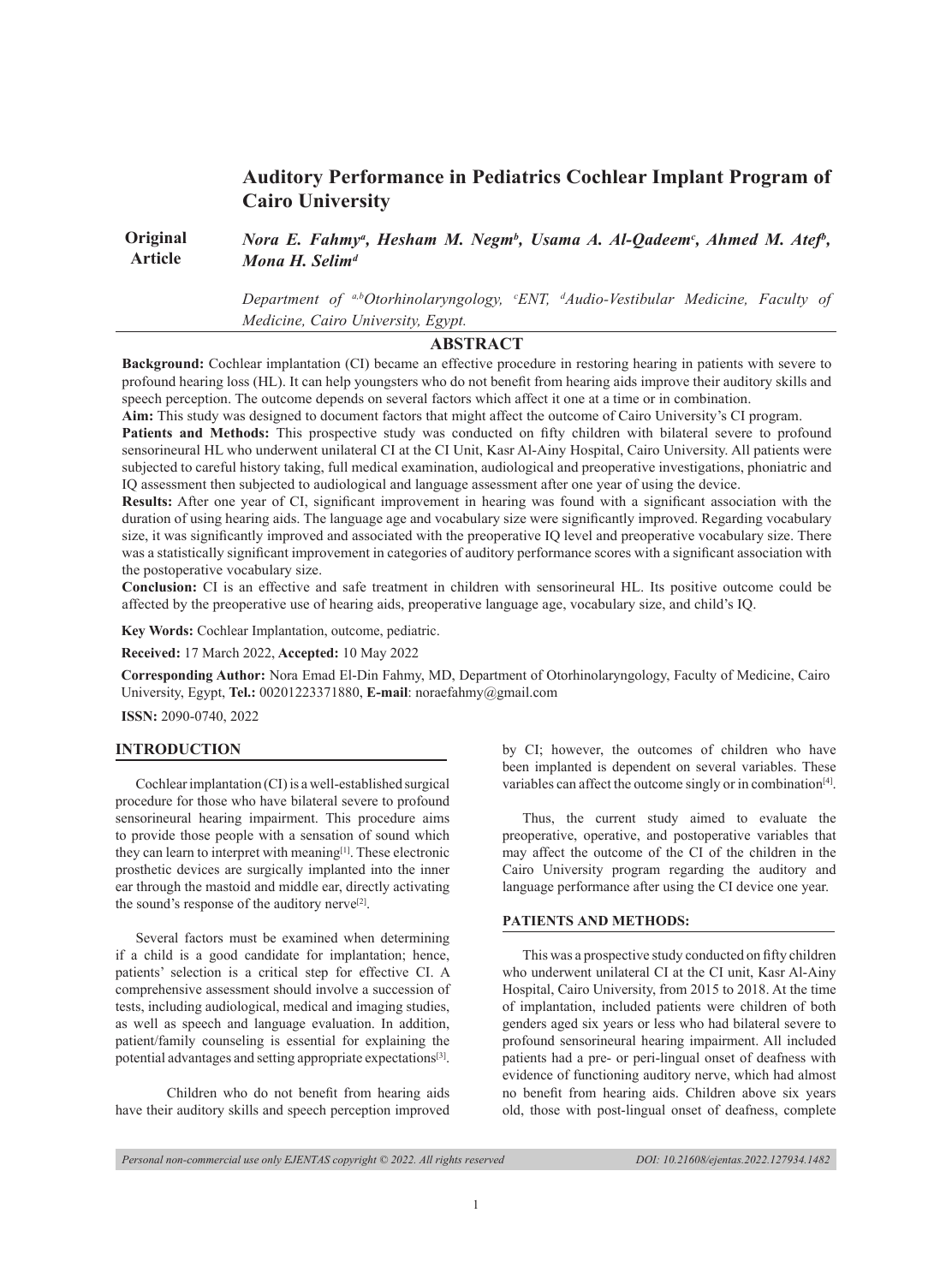agenesis of the cochlea, cochlear nerve aplasia, and children with multi-handicaps were excluded.

# *Methods*

Single-sided CI for treating severe to profound bilateral SNHL using a multichannel CI using either Med-El Sonata with 12 electrodes or Advanced Bionics (AB) device with 16 electrodes was performed, and outcomes were assessed after one year of the implant use.

All the patients were subjected to careful history taking, full otorhinolaryngological and medical examination, audiological, radiological, and preoperative investigations as well as preoperative phoniatric, psychiatric evaluation including intelligence quotient (IQ) score assessment by Stanford Binet Intelligence scale 4<sup>th</sup> edition. All patients were followed up throughout the year for programming and rehabilitation in the CI unit and subjected to audiological and language assessment at Kasr Al-Ainy Hospital of Cairo University.

# *Outcome assessment*

# *Primary Outcome measure:*

# *Auditory Performance-II CAP-II*

The CAP-II, a standardized measure of a child's perceived functional hearing was used as the primary outcome measure. The CAP-II assesses the functional hearing on a Likert scale ranging from 0 (has no awareness of environmental sounds) to 9 (uses a phone with unknown speaker in unpredictable context)<sup>[5]</sup>. CAP-II scores  $\geq$ 5 represents good communication scores<sup>[6]</sup>. It was assessed preoperative and after one year of using the CI device.

#### *Secondary outcome:*

#### *Language and Psychiatric Assessment*

All the patients had language assessment preoperative and postoperative after a year of using their CI device. A standardized Arabic language test was used<sup>[7]</sup>, with and without visual cues. Time of the test ranged from 30 to 60 minutes. The test assesses: semantic, receptive, expressive, and total language. This includes the vocabulary size, provisional language age and means of communication.

# *Statistical Analysis***:**

Data were analyzed using IBM SPSS for Windows (Version 24). Numerical data were summarized using means, standard deviations, and ranges. Data were explored for normality using the Kolmogorov-Smirnov test and Shapiro-Wilk test. Categorical data were summarized as percentages. Paired t-test was used to compare paired data (before and after). Chi-square  $(X^2)$  was used to compare categorical data. Univariate and Multivariate Analysis of Variance (MANOVA) was used to assess the association of different factors with the hearing thresholds, language age, vocabulary size and CAP scores. Significance level was set at *p value <0.05*.

## **RESULTS:**

**Table 1.** Shows that the current study was performed on 23 females (46%) and 27 (54%) males who underwent unilateral CI. Implantation was conducted in the right ear for the majority of the cases (94%). The SNHL was hereditary in 16 patients (32%), post meningitis in one patient (2%), and of unknown etiology in 33 patients  $(66\%)$ . Only one patient was premature  $(2\%)$  and the rest (98%) were born full term. Forty-six patients (92%) had no anomalies of their inner ears. Thirty-three patients (66%) used hearing aids ((HA) bilaterally preoperative while 16 patients (32%) used them unilaterally, and only one patient did not use hearing aids before the operation. Most patients (78%) received preoperative speech therapy sessions. The mean age of the SNHL diagnosis was 11 months, while the mean age of implantation was 4.2 years. The mean duration of hearing deprivation was 4.3 years and they preoperatively used powerful hearing aids for a mean duration of 15 months. The mean intelligence quotient (IQ) score was 90%.

**Table 2.** Demonstrates that there was a statistically significant difference between preoperative hearing levels when measured by free field (F-F) audiometry using hearing aids and after a year of using the implant device at frequencies 0.5 kHz, 1 kHz, 2 kHz, and 4 kHz (*p <0.001*). Statistically significant differences in the language age and vocabulary size of the children before and one year after the implantation were also reported (*p <0.001*).

Table 3. Shows a statistically significant difference between the levels of auditory performance of the children before and after one year of implantation (*p <0.001*).

**Table 4.** Reveals the association of different factors with the hearing thresholds after one year of using the device. There was a significant negative association between hearing threshold at 500, 1000 and 4000 Hz frequencies and the duration of hearing aid use as the more time the patient used hearing aids before implantation, the less threshold (better hearing) after the operation. There was also a negative association between the number of speech therapy sessions the child had per week and the hearing threshold at 4000Hz (a better hearing level was in those receiving more sessions).

**Table 5.** Shows that the language age of the patients in months after using the implant device for a year is directly associated with the preoperative and the one-year postoperative vocabulary size. The more words the patient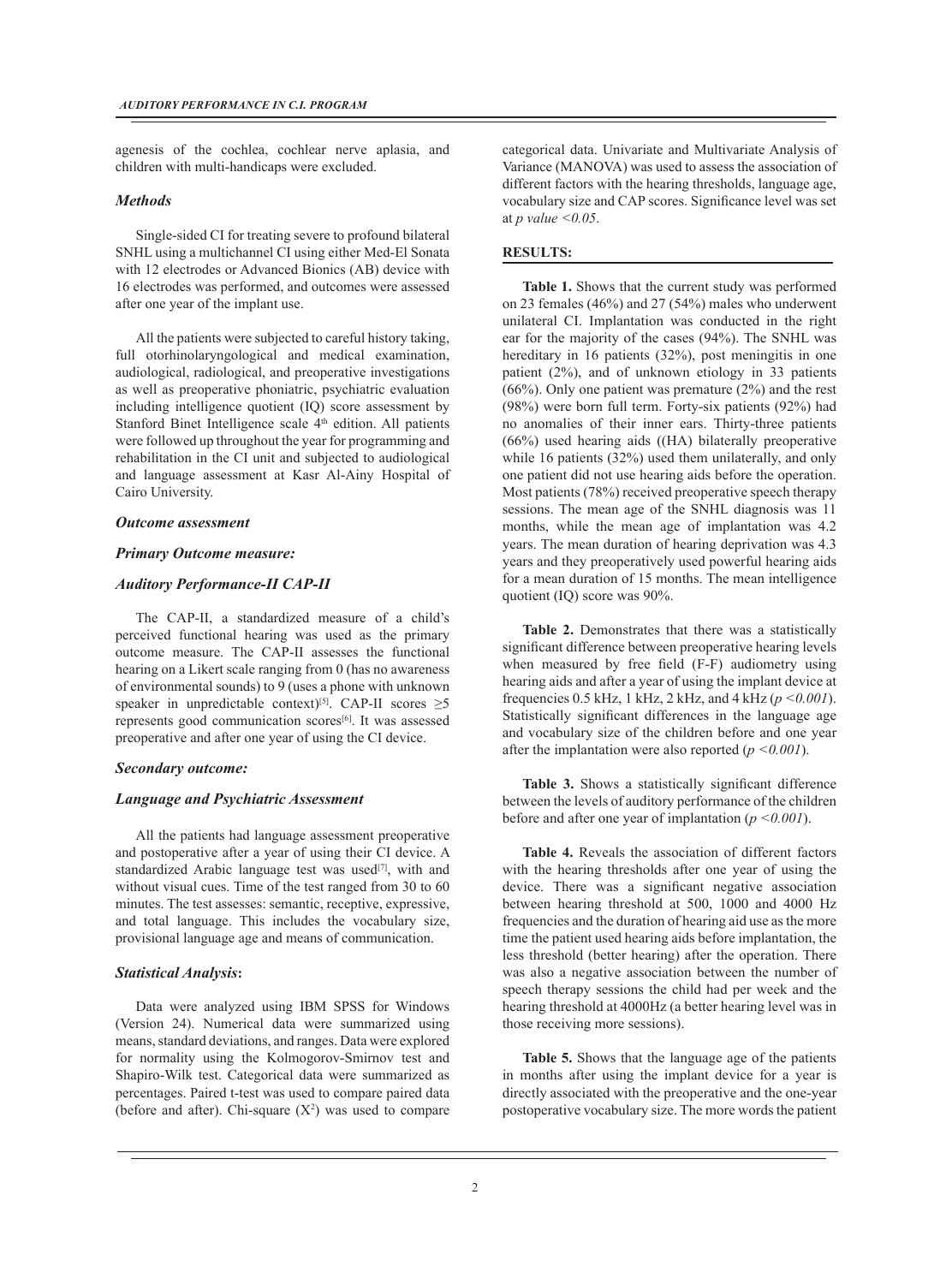had, the more language age they could develop. There was a direct association with the preoperative language age as those with higher preoperative language age can reach higher ages after one year of using the implant. Meanwhile, there was a significant positive association between the postoperative vocabulary size and both the IQ score of children and the preoperative vocabulary size. The higher IQ score was associated with a better vocabulary size. Meanwhile, there was a statistically significant association between the CAP score and vocabulary size after one year; the more vocabulary size the patients had, the higher their auditory performance level.

| Table 1: Demographic characteristics and preoperative data of the study sample |  |
|--------------------------------------------------------------------------------|--|
|--------------------------------------------------------------------------------|--|

|                                   | Female                                                                                                                                          | 23 (46%)   |  |
|-----------------------------------|-------------------------------------------------------------------------------------------------------------------------------------------------|------------|--|
| Gender: N (%)                     | Male                                                                                                                                            | 27(54%)    |  |
|                                   | Left                                                                                                                                            | 3(6%)      |  |
| Ear side of implantation: $N$ (%) | Right                                                                                                                                           | 47 (94%)   |  |
|                                   | Heredofamilial                                                                                                                                  | 16(32%)    |  |
| Etiology of hearing loss: $N$ (%) | Postmeningitic                                                                                                                                  | $1(2\%)$   |  |
|                                   | Unknown                                                                                                                                         | 33 (66%)   |  |
|                                   | Bilateral                                                                                                                                       | 33 (66%)   |  |
| Use of hearing aid: $N$ (%)       | Non                                                                                                                                             | $1(2\%)$   |  |
|                                   | Unilateral                                                                                                                                      | 16(32%)    |  |
|                                   | N <sub>0</sub>                                                                                                                                  | 49 (98%)   |  |
| Prematurity: N (%)                | Yes                                                                                                                                             | $1(2\%)$   |  |
|                                   | High                                                                                                                                            | 4(8%)      |  |
| Parents' education: N (%)         | Low                                                                                                                                             | $20(40\%)$ |  |
|                                   | Moderate                                                                                                                                        | 26(52%)    |  |
|                                   | None                                                                                                                                            | 46 (92%)   |  |
| Inner ear malformations: $N$ (%)  | Bilateral semicircular canals dysplasia<br>& hypoplastic stenotic internal<br>auditory canals with hypoplastic<br>both vestibulocochlear nerves | $1(2\%)$   |  |
|                                   | Enlarged vestibular aqueducts<br>& endolymphatic sac                                                                                            | 2(4%)      |  |
|                                   | Labyrinthitis ossificans                                                                                                                        | $1(2\%)$   |  |
| Preoperative speech therapy       | N <sub>0</sub>                                                                                                                                  | 11(22%)    |  |
| rehabilitation: $N$ (%)           | Yes                                                                                                                                             | 39 (78%)   |  |
|                                   | AB                                                                                                                                              | 11(22%)    |  |
| Device used: $N$ (%)              | Med-El                                                                                                                                          | 39 (78%)   |  |
| Age At diagnosis (months)         |                                                                                                                                                 | 11(6)      |  |
| Age at implantation (years)       |                                                                                                                                                 | 4.2(1)     |  |
| IQ score                          | Mean (SD)                                                                                                                                       | 90(16)     |  |
| Duration of HA use (months)       |                                                                                                                                                 | 15(8)      |  |
| Duration of HL (years)            |                                                                                                                                                 | 4.3(1.1)   |  |

N: Count, %: Percentage, SD: Standard Deviation, HA: Hearing Aid, HL: Hearing Loss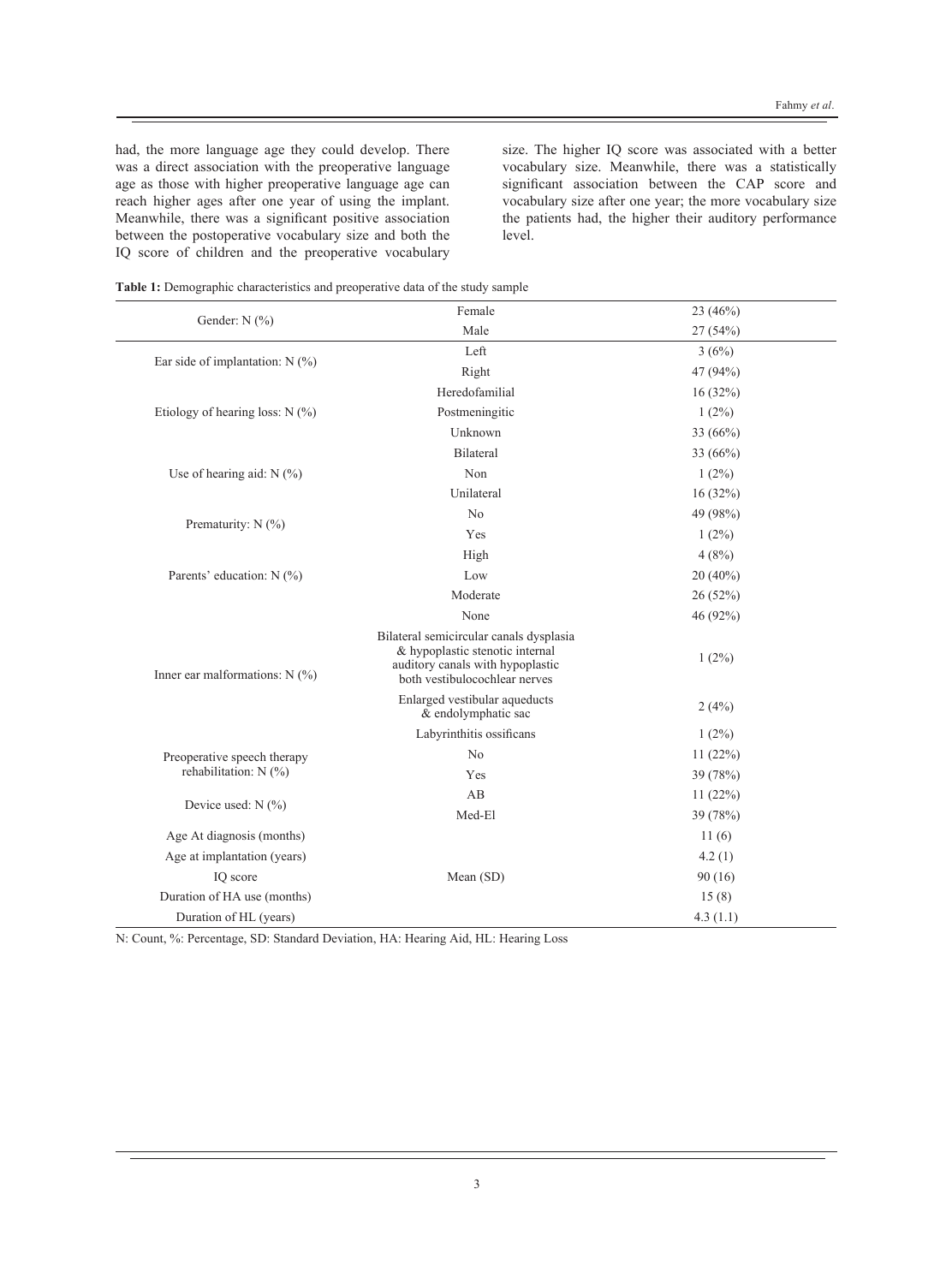**Table 2:** Comparison between the hearing thresholds, language age in months, and vocabulary size before implantation and after one year after using the implant device

|                       | Preoperative            |             | l year      | Mean Difference | 95% CI MD  | $P$ value                 |
|-----------------------|-------------------------|-------------|-------------|-----------------|------------|---------------------------|
|                       | Frequency               | Mean $(SD)$ | Mean $(SD)$ |                 |            |                           |
|                       | 500Hz                   | 68.4(10.5)  | 38.9(10.3)  | 29.5            | 25.8, 33.2 | $\leq 0.001$ <sup>*</sup> |
| Hearing<br>thresholds | 1000Hz                  | 73.4 (12.5) | 39.2(11.0)  | 34.2            | 29.6, 38.8 | $\leq 0.001$ <sup>*</sup> |
| (dB)                  | 2000Hz                  | 76.2(11.8)  | 36.5(12.1)  | 39.7            | 35.2, 44.2 | $\leq 0.001$ <sup>*</sup> |
|                       | 4000Hz                  | 72.9(13.3)  | 37.5(13.1)  | 35.4            | 30.2, 40.6 | $\leq 0.001$ <sup>*</sup> |
|                       | Language age in months  | 7(2.0)      | 17 (8.0)    | 10.2            | 8.0, 12.4  | $\leq 0.001$ <sup>*</sup> |
|                       | Vocabulary size (words) | 1(3.0)      | 51 (59.0)   | 49.5            | 32.9, 66.1 | $\leq 0.001$ <sup>*</sup> |

SD: Standard Deviation, CI: Confidence Interval, MD: Mean Difference \*Statistically significant at *p value <0.05*

| <b>Table 3:</b> Comparison between the preoperative and one-year postoperative CAP scores |  |  |
|-------------------------------------------------------------------------------------------|--|--|
|-------------------------------------------------------------------------------------------|--|--|

|                |                  | Preoperative |               | Postoperative    |               |                          |
|----------------|------------------|--------------|---------------|------------------|---------------|--------------------------|
|                |                  | Count        | $\frac{0}{0}$ | Count            | $\frac{0}{0}$ | $P-value$                |
|                | $\boldsymbol{0}$ | 37           | 74.0%         | $\boldsymbol{0}$ | $0\%$         |                          |
|                |                  | 13           | $26.0\%$      | $\boldsymbol{0}$ | $0\%$         |                          |
| CAP categories | 3                | $\mathbf{0}$ | $0\%$         | 3                | $6.0\%$       |                          |
|                | 4                | $\mathbf{0}$ | $0\%$         |                  | $2.0\%$       | ${}< 0.001$ <sup>*</sup> |
|                | C                | $\mathbf{0}$ | $0\%$         | 18               | 36.0%         |                          |
|                | 6                | $\mathbf{0}$ | $0\%$         | 14               | 28.0%         |                          |
|                |                  | $\mathbf{0}$ | $0\%$         | 14               | 28.0%         |                          |
| Outcome        | Good $(\geq 5)$  | $\mathbf{0}$ | $0\%$         | 46               | 92.0%         |                          |
|                | Bad $( \leq 4)$  | 50           | 100%          | 4                | $8.0\%$       | $< 0.001$ <sup>*</sup>   |

N: Count, %: Percentage

\*Statistically significant difference at *p value <0.05*

**Table 4:** Associations between the different variables and the hearing thresholds at different frequencies after a year of device use

|                                        |              | 500Hz                       | 1000Hz                       | 2000Hz                       | 4000Hz                       |
|----------------------------------------|--------------|-----------------------------|------------------------------|------------------------------|------------------------------|
| Age at diagnosis<br>(months)           | $B(95\% CI)$ | 0.04(0.87,<br>$-0.46, 0.55$ | $-0.03$ $(-0.60, 0.55)$      | $0.15(-0.47, 0.76)$          | $0.18(-0.48, 0.83)$          |
|                                        | $P$ value    | 0.87                        | 0.93                         | 0.64                         | 0.59                         |
| Age at implantation                    | B (95% CI)   | $-0.21$ $(-0.55, 0.14)$     | $-0.18$ $(-0.56, 0.21)$      | $-0.30$ $(-0.72, 0.11)$      | $-0.13$ $(-0.57, 0.38)$      |
| (years)                                | P value      | 0.23                        | 0.36                         | 0.15                         | 0.55                         |
| Duration of HA<br>use (months)         | B (95% CI)   | $-19.19(-34.68,-3.71)$      | $-19.26(-36.76,$<br>$-1.75)$ | $-18.79(-37.60, 0.03)$       | $-22.80(-42.75,$<br>$-2.85$  |
|                                        | $P$ value    | $0.02*$                     | $0.03*$                      | 0.051                        | $0.03*$                      |
| Duration of                            | B (95% CI)   | 17.90(3.17, 32.63)          | 17.69 (1.04, 34.34)          | $17.59(-0.31, 35.49)$        | 21.51 (2.53, 40.49)          |
| HL (years)                             | P value      | $0.02*$                     | $0.04*$                      | 0.054                        | $0.03*$                      |
| Number of speech                       | $B(95\% CI)$ | $-1.55$ $(-3.73, 0.63)$     | $-1.93$ $(-4.39, 0.53)$      | $-2.28(-4.92, 0.37)$         | $-3.70(-6.50, -0.90)$        |
| therapy sessions                       | $P$ value    | 0.16                        | 0.12                         | 0.09                         | $0.01*$                      |
| Preoperative<br>vocabulary size        | B (95% CI)   | $0.05$ ( $-0.05$ , $0.14$ ) | $1.38(-1.60, 4.36)$          | $1.60(-1.61, 4.80)$          | $2.95 (-0.45, 6.34)$         |
|                                        | $P$ value    | 0.32                        | 0.35                         | 0.32                         | 0.09                         |
| Preoperative<br>language age           | B (95% CI)   | $-0.03$ $(-0.15, 0.09)$     | $0.03$ ( $-0.34$ , $0.39$ )  | $-0.11(-0.51, 0.29)$         | $-0.18$ ( $-0.60$ , $0.25$ ) |
|                                        | $P$ value    | 0.57                        | 0.89                         | 0.58                         | 0.40                         |
| lyear postoperative<br>vocabulary size | B (95% CI)   | $-0.10$ $(-0.43, 0.22)$     | $0.04$ ( $-0.09$ , $0.18$ )  | $-0.02$ ( $-0.16$ , $0.13$ ) | $-0.04$ $(-0.16, 0.08)$      |
|                                        | $P$ value    | 0.53                        | 0.53                         | 0.79                         | 0.55                         |
| lyear postoperative<br>language age    | B (95% CI)   | $2.23(-0.40, 4.87)$         | $-0.01$ $(-0.12, 0.09)$      | $0.02$ ( $-0.09$ , $0.13$ )  | $0.04 (-0.11, 0.20)$         |
|                                        | $P$ value    | 0.09                        | 0.81                         | 0.72                         | 0.57                         |

MANOVA was used, B: Regression coefficient, CI: Confidence Interval, HA: Hearing Aid, HL: Hearing Loss \*Statistically significant at *p value <0.05*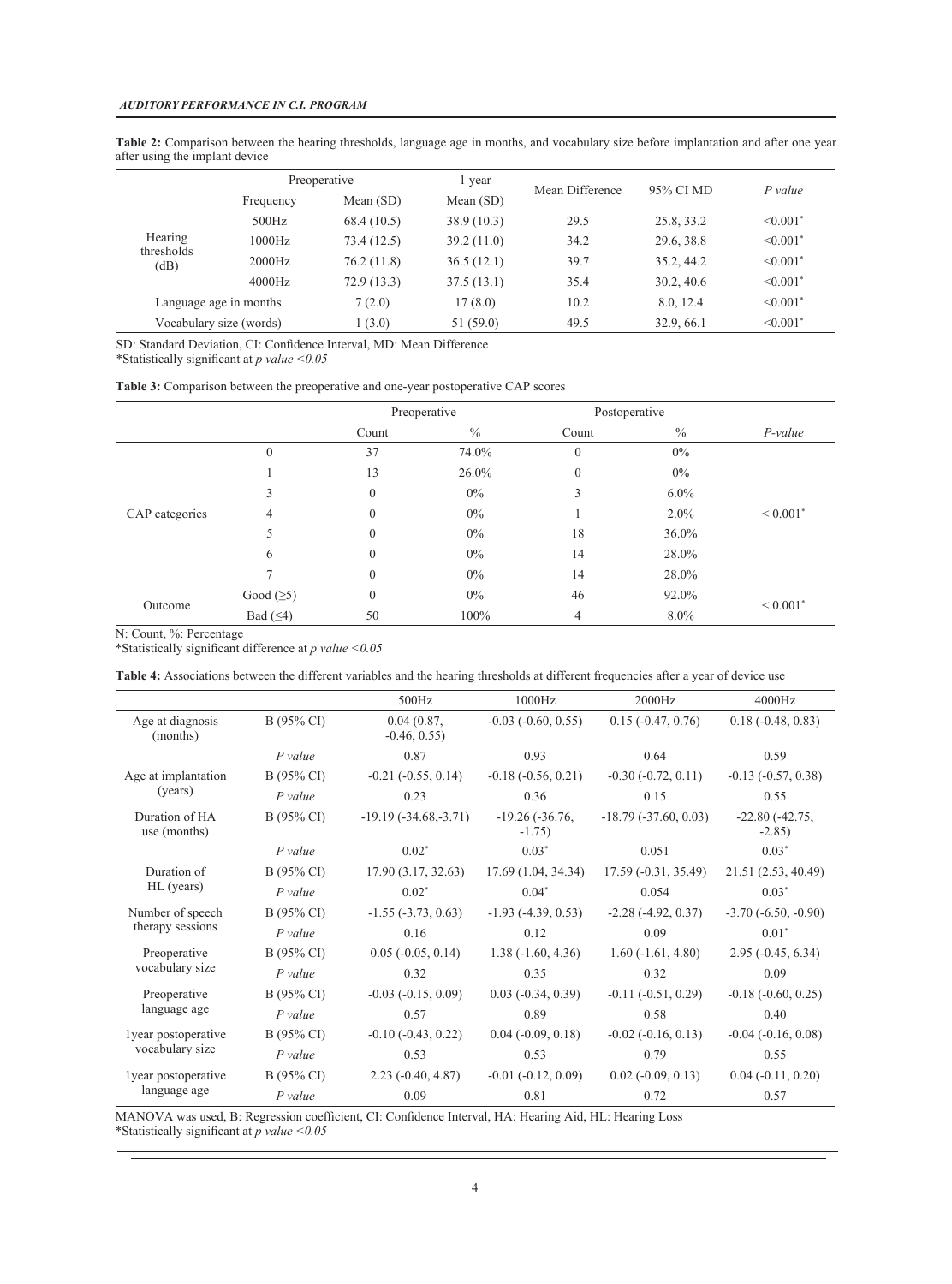|                                                |            | Language Age                | Vocabulary Size               | <b>CAP</b> Score             |
|------------------------------------------------|------------|-----------------------------|-------------------------------|------------------------------|
| Age at diagnosis                               | B (95% CI) | $0.09$ ( $-1.66$ , $1.83$ ) | $-0.17(-1.43, 1.10)$          | $0.02$ ( $-0.03$ , $0.07$ )  |
| (months)                                       | $P$ value  | 0.92                        | 0.79                          | 0.37                         |
| Age at implantation                            | B (95% CI) | 15.96 (-37.08, 69.00)       | $0.51$ ( $-38.28$ , $39.30$ ) | $-0.07$ $(-1.55, 1.42)$      |
| (years)                                        | $P$ value  | 0.55                        | 0.98                          | 0.93                         |
|                                                | B (95% CI) | $-0.63$ $(-1.44, 0.19)$     | 0.78(0.22, 1.33)              | $-0.001 (-0.02, 0.02)$       |
| IQ score                                       | $P$ value  | 0.13                        | $0.007*$                      | 0.95                         |
|                                                | B (95% CI) | $-0.30(-1.48, 0.88)$        | $0.16(-0.70, 1.02)$           | $0.003$ ( $-0.03$ , $0.04$ ) |
| Duration of HA (months)                        | $P$ value  | 0.61                        | 0.71                          | 0.87                         |
|                                                | B (95% CI) | $-13.16(-63.76, 37.44)$     | $-2.05$ $(-39.01, 34.90)$     | $-0.12(-1.53, 1.30)$         |
| Duration of HL (years)                         | $P$ value  | 0.60                        | 0.91                          | 0.87                         |
| Number of speech<br>therapy sessions           | B (95% CI) | $1.62(-6.33, 8.66)$         | $1.69(-4.28, 6.62)$           | $-0.12$ $(-0.33, 0.09)$      |
|                                                | P value    | 0.76                        | 0.67                          | 0.24                         |
| Preoperative vocabulary<br>size (words)        | B (95% CI) | 6.33(2.50, 15.16)           | 3.85(2.63, 10.33)             | 0.25(0.0008, 0.51)           |
|                                                | $P$ value  | $0.02*$                     | $0.03*$                       | $0.049*$                     |
| Preoperative language<br>age (months)          | B (95% CI) | $0.51$ ( $-1.62$ , $0.61$ ) | $0.33$ ( $-0.48$ , 1.14)      | $0.03$ ( $-0.004$ , $0.06$ ) |
|                                                | P value    | 0.36                        | 0.42                          | 0.09                         |
| lyear postoperative<br>vocabulary size (words) | B (95% CI) | 1.22(1.01, 1.43)            | $\overline{\phantom{a}}$      | 0.01(0.001, 0.02)            |
|                                                | $P$ value  | $\leq 0.001$ <sup>*</sup>   |                               | $0.03*$                      |
| lyear postoperative                            | B (95% CI) |                             | 0.65(0.54, 0.76)              | $-0.001 (-0.01, 0.01)$       |
| language age (months)                          | $P$ value  |                             | $< 0.001$ <sup>*</sup>        | 0.93                         |

**Table 5:** Associations between the different variables and the language age, vocabulary size and CAP scores after a year of device use

B: Regression coefficient, CI: Confidence Interval, HA: Hearing Aid, HL: Hearing Loss

\*Statistically significant at *p value <0.05*

# **DISCUSSION**

CI is a viable technique for helping children with severe to profound SNHL learn to hear and gain age-appropriate communication skills. Nevertheless, patients' selection is of extreme significance to achieve optimal outcome[4]. For this reason, this study was designed to assess various factors that can affect the outcome of the implantation owing to getting better results in the future.

Findings of the current study state that after implantation, a significant improvement in the hearing level, language age, vocabulary size, and CAP scores were detected. These findings were supported by Stacey *et al*., who documented the improvement in spoken communication skills, educational achievements, and quality of life in implanted children compared to nonimplanted children provided that they receive implants before the age of five<sup>[8]</sup>. In addition, for children who receive little or no benefit from amplification, CI is usually a practical alternative with positive outcome in listening, spoken language, literacy, and social/ emotional well-being<sup>[9]</sup>.

Our findings show a significant improvement in the hearing thresholds by free field audiometry

at frequencies 0.5, 1, 2, and 4 kHz after one year of CI compared to the preoperative thresholds using the hearing aids. This also comes in accordance with Swami *et al*., who reported that CI enhances the auditory skills and the speech perception of the children not responding to hearing aids<sup>[4]</sup>. Meanwhile, the hearing thresholds at 0.5, 1, and 2 kHz were significantly and negatively associated with the duration of HA use before implantation. The longest time the children used the HA, the fewer thresholds of F-F audiometry post-implantation, i.e., the better hearing level. This was similar to the finding of Zheng *et al*., who detected a significant positive outcome of the duration of pre-implant hearing aid use on both categories of outcome measures (Mandarin Infant-Toddler Meaningful Auditory Integration Scale and the Mandarin Early Speech Perception test)<sup>[10]</sup>.

In terms of language age, significantly higher levels were found after implantation with a significant positive association with that of pre-implantation. Besides, there was a significant direct association with vocabulary sizes before and after the operation. This result agrees with that of Waltzman *et al*., who indicated significant gains in speech perception, use of oral language, and capability to function in a mainstream environment in children with implants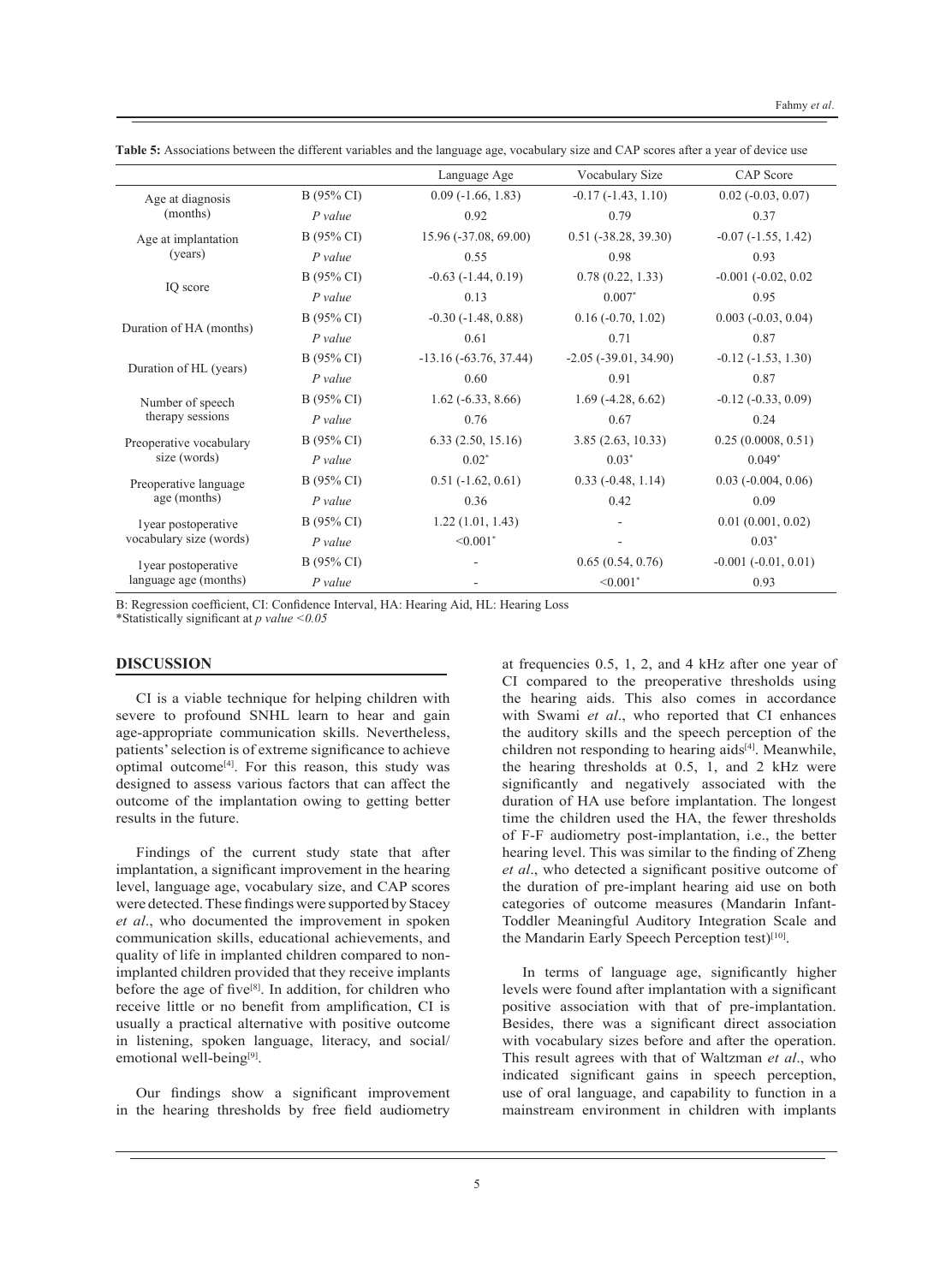after 5 and 13 years of follow-up without a decrease in performance or a significant incidence of device migration, extrusion, or failure<sup>[11]</sup>. Moreover, Davidson *et al*. indicated that early exposure to the language regardless of modality can improve the later language results[12].

The language age in our study also had a direct association with both preoperative and postoperative vocabulary size. The more words the patient got, the more language age he could develop. This is because the size and scope of vocabulary in early childhood are important indicators of overall language competence and are predictive of later reading comprehension. A further consequence of this sensory deficit is a gap that appears between chronologic age and languageperformance age in deaf children<sup>[13]</sup>.

Regarding the vocabulary size, the levels were significantly higher after one year of implantation. James *et al*. and El-Hakim *et al*. reported improvement in the vocabulary size as a positive outcome of  $CI^{[14,15]}$ . Similarly, multiple studies indicated that children with CIs had attained an average level of vocabulary knowledge compared to their peers $[16-19]$ . On the other hand, there was no association between vocabulary size and the age at implantation as none of the children was implanted neither below two years nor above six years. Also, most of the patients were close to each other at the age of implantation; the mean was 4.2 years (i.e., above three years and below five years).

Meanwhile, there was a statistically significant difference between the CAP scores before and one year after implantation, indicating that CAP improvement is one of the positive outcomes of CI. This result is inconsistent with Singh *et al*., who found that CAP II score increased from '0' to '3' at six months and to '5' at 12 months for children aged 0-3 years. Although this trend was not statistically significant, it was statistically significant for the age groups 3-6 year and 6-10. In addition, there was a substantial improvement in the quality of life and a significant overall shift to the auditory-oral mode from total communications<sup>[20,21]</sup>. Our results also agree with Bakhshaee *et al*. also reported a significant improvement in auditory performance after implantation in pre-lingually deaf children[22]. Moreover, Stacey *et al*. reported that auditory performance and spoken communication skills were consistently associated with CI<sup>[6]</sup>.

Besides the significant improvement in CAP scores, there was a significant direct association with the postoperative vocabulary size. Given that, the more vocabulary they gained, the higher auditory performance they could achieve. Park *et al*. examined the relationship between nonverbal IQ and

postoperative CI outcomes in CI users and found a strong correlation between performance IQ and the postoperative CAP scale<sup>[23]</sup>. In our study, although the association between the CAP scores and the IQ levels was not significant, the CAP scores were significantly associated with the postoperative vocabulary size, which was significantly associated with the IQ scores i.e., the higher IQ scores, the more vocabulary size and in turn the higher CAP scores.

# **CONCLUSION**

CI can improve the hearing performance, language age and vocabulary size without serious complications. The positive outcome of CI could be affected by the duration of preoperative hearing aid use, preoperative language age, vocabulary size and child's IQ. Postoperative speech rehabilitation programs could also affect the outcome of CI. Further studies should be done in a broader age group including children below two years and assessment of the outcome through a longer duration of the device's usage will be very beneficial.

#### **CONFLICT OF INTEREST**

There are no conflicts of interest.

# **REFERENCES**

- 1. Driver S, Jiang D. Paediatric cochlear implantation factors that affect outcomes. Eur J Paediatr Neurol. 2017; 21:104-108. doi:10.1016/J.EJPN.2016.07.012
- 2. Balkany TJ, Hodges A v., Eshraghi AA, *et al*. Cochlear implants in children-a review. Acta Otolaryngol. 2002; 122:356-362. Doi:10.1080/00016480260000012
- 3. Vincenti V, Bacciu A, Guida M, *et al*. Pediatric cochlear implantation: An update. Ital J Pediatr. 2014; 40:1-7. Doi:10.1186/S13052-014-0072-8
- 4. Swami H, James E, Sabrigirish K, Singh SK, Ohal M. A study to determine factors influencing outcomes of paediatric cochlear implants. Med J Armed Forces India. 2013; 69:366. doi:10.1016/J. MJAFI.2012.10.008
- 5. Gilmour. The inter-rater reliability of categories of auditory performance-II (CAP)-II - ePrints Soton. Published 2010. Accessed March 4, 2022. https:// eprints.soton.ac.uk/173775/
- 6. Lahlou G, Daoudi H, Ferrary E, Jia H, De Bergh M, Nguyen Y, Sterkers O, Mosnier I. Candidacy for Cochlear Implantation in Prelingual Profoundly Deaf Adult Patients. J Clin Med. 2022; 11:1874. doi: 10.3390/jcm11071874